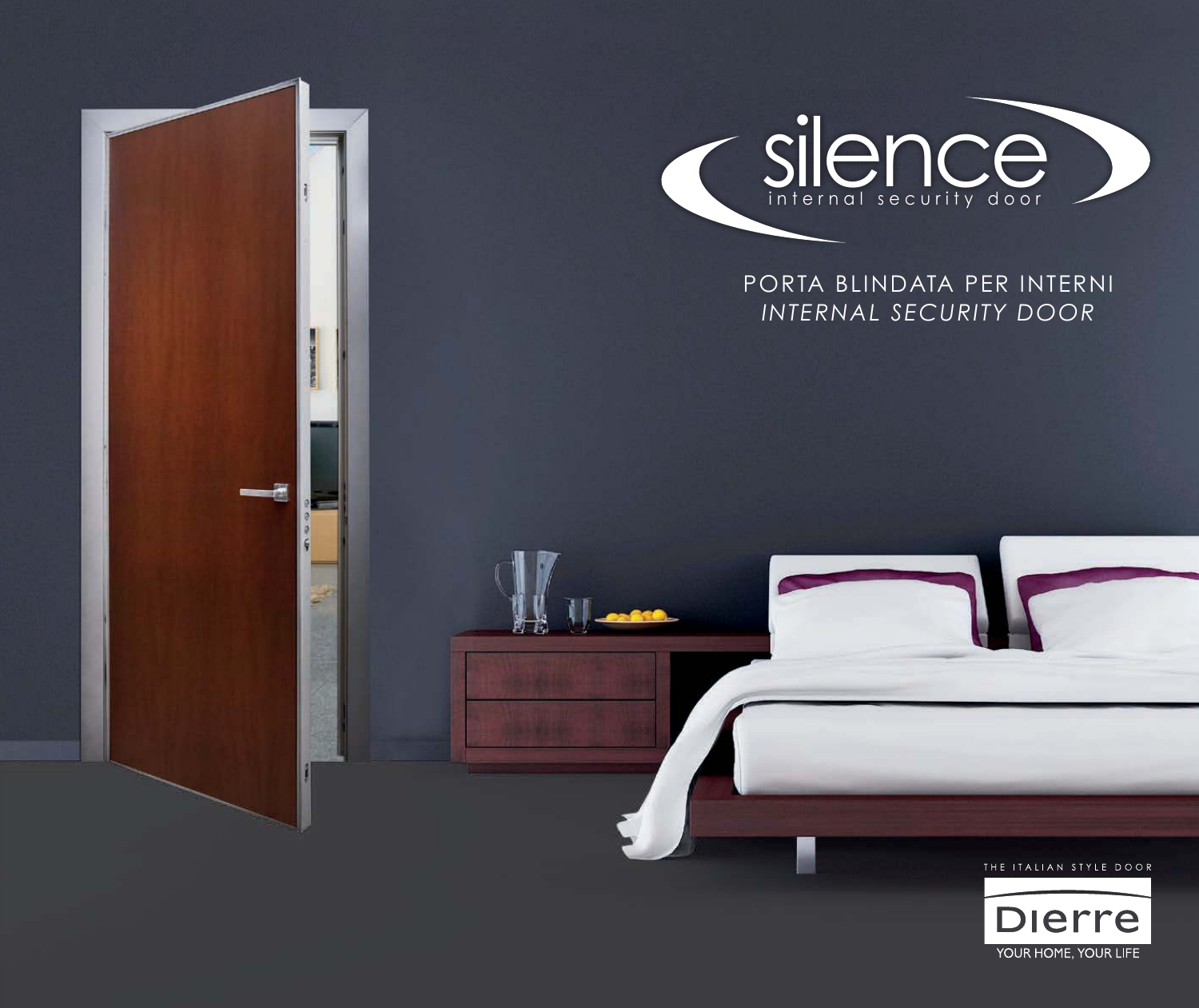

Silence con rivestimento Trendy 2 laccato nero con pannello blu lucido e profili nero satinato *Silence with Trendy 2 panelling lacquered black with blue gloss panel and satin black profiles* 

# **La BELLEZZA dei sogni**

*DREAMS in their beauty*

Sicura, versatile, elegante, bella. Con Silence sono quasi infinite le soluzioni estetiche adottabili: tante, quante quelle proposte dal mondo suggestivo e sconfinato della collezione Dierre di porte per interni Mood Wood. Silence. Alta tecnologia e design, per una relazione armonica tra i diversi spazi della casa.

Secure, versatile, elegant, beautiful. With Silence almost endless aesthetic solutions are available: so many, as far as those proposed by the fascinating and boundless world of the Dierre Mood Wood collection for internal doors. Silence. High technology and design, for a harmonic blending between the different areas of the home.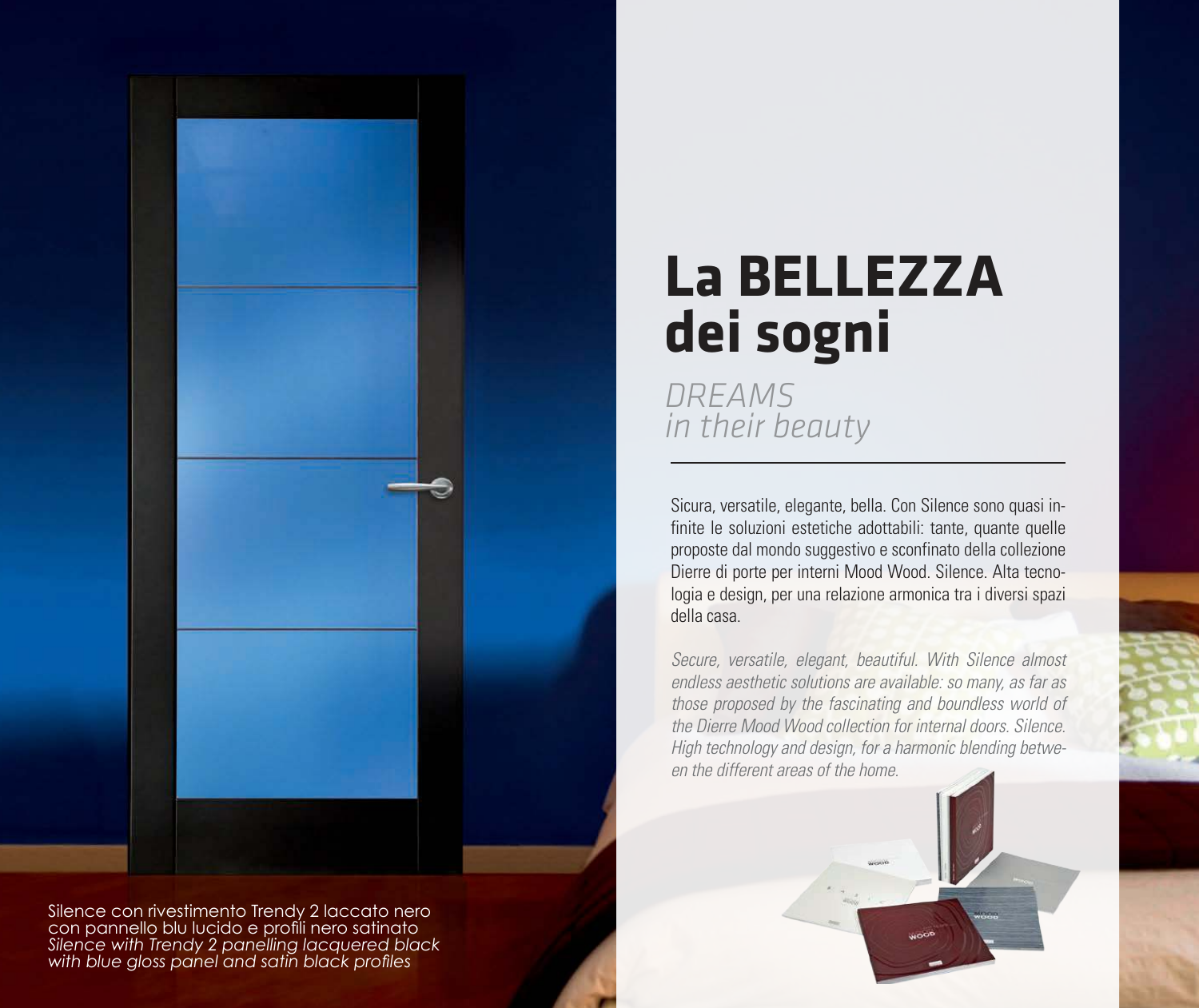### **CERNIERE A SCOMPARSA**

*CONCEALED HINGES*

Le cerniere non sono a vista, ma nascoste dal telaio e dall'anta stessa. Inoltre sono registrabili sui 3 assi e permettono l'apertura del battente a 180°

The hinges are not exposed, but hidden by the frame and the leaf itself. Furthermore they can be adjusted on the 3 axles and allow the 180° opening of the leaf.



#### **BATTENTE**

*LEAF*

Con uno spessore di cinquantasette millimetri e tre rostri fissi antisfondamento, Silence è una vera e propria porta di sicurezza, che preserva inalterata l'eleganza di una porta da interni. L'anima del battente realizzata in doppia lamiera, certificata in classe 3 antintrusione ENV1627, è dotata di soglia mobile (lamina parafreddo), che garantisce protezione da spifferi e luce.

57 millimetres thick and with three wrench-proof fixed grips, Silence is a true security door that preserves the elegance of an internal door. The double sheet core of the leaf, certified burglar-proof in class 3 ENV1627, is equipped with a mobile sill (cold-excluding sill), which guarantees protection from drafts and light.

#### **ROSTRO** *GRIP*

Dierre  $\in \infty$ 



#### **TELAIO** *FRAME*

Perfettamente complanare alla parete, il telaio è realizzato con uno speciale profilo in alluminio e può essere murato o ancorato ad una struttura preesistente in legno.

Perfectly flush to the wall, the frame is made with a special aluminium profile and can be bricked-in or anchored to a pre-existing wooden structure.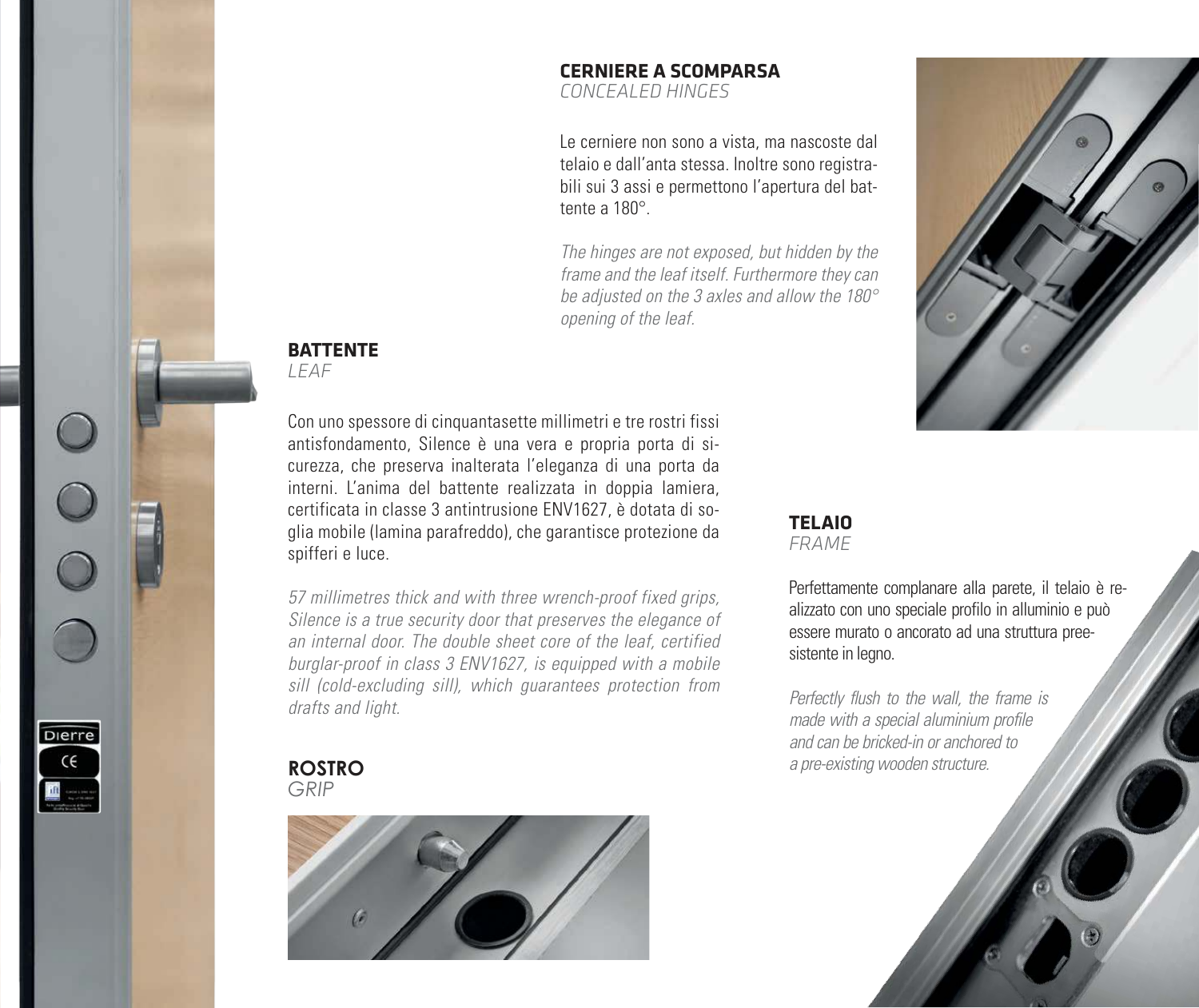#### **SERRATURA A CILINDRO**

*CYLINDER LOCK*

Serratura di serie in versione mezzo cilindro, a tre catenacci e scrocco, con deviatore Hook inferiore ed asta superiore. Il cilindro è visibile solo su lato esterno. Per chiudere la porta dall'interno, basta sollevare la maniglia e abbassare la stessa, per riaprirla. Per chiudere la porta dall'esterno basterà sollevare la maniglia, mentre per riaprirla è necessario utilizzare la chiave.

Standard lock in the half cylinder version, with three bolts and latch, with lower Hook deviator and upper rod. The cylinder is only visible on the outer side. To lock the door from the inside, simply lift the handle and lower it to reopen it. To close the door from the outside lift the handle, while to reopen it you must use the key.





### NEW POWER

- . Sistema anti-manipolazione brevettato
- . Meccanismo del cilindro anti-bumping
- . Sbozzo di chiave protetto
- con accoppiamento rotondo brevettato
- . Duplicazione chiave protetta
- . 2 volte più resistente alla rottura in mezzeria rispetto ad un cilindro in ottone . Cilindro modulare
- . Patented anti-manipulation system
- . Anti-bumping mechanism of the cylinder
- . Blank key protected with round patented coupling
- . Protected key duplication
- . 2 times more resistant to breakage in the middle with respect to a brass barrel . Modular cylinder

*Standard key*

È disponibile come optional il cilindro D-Up The D-Up cylinder is available as an option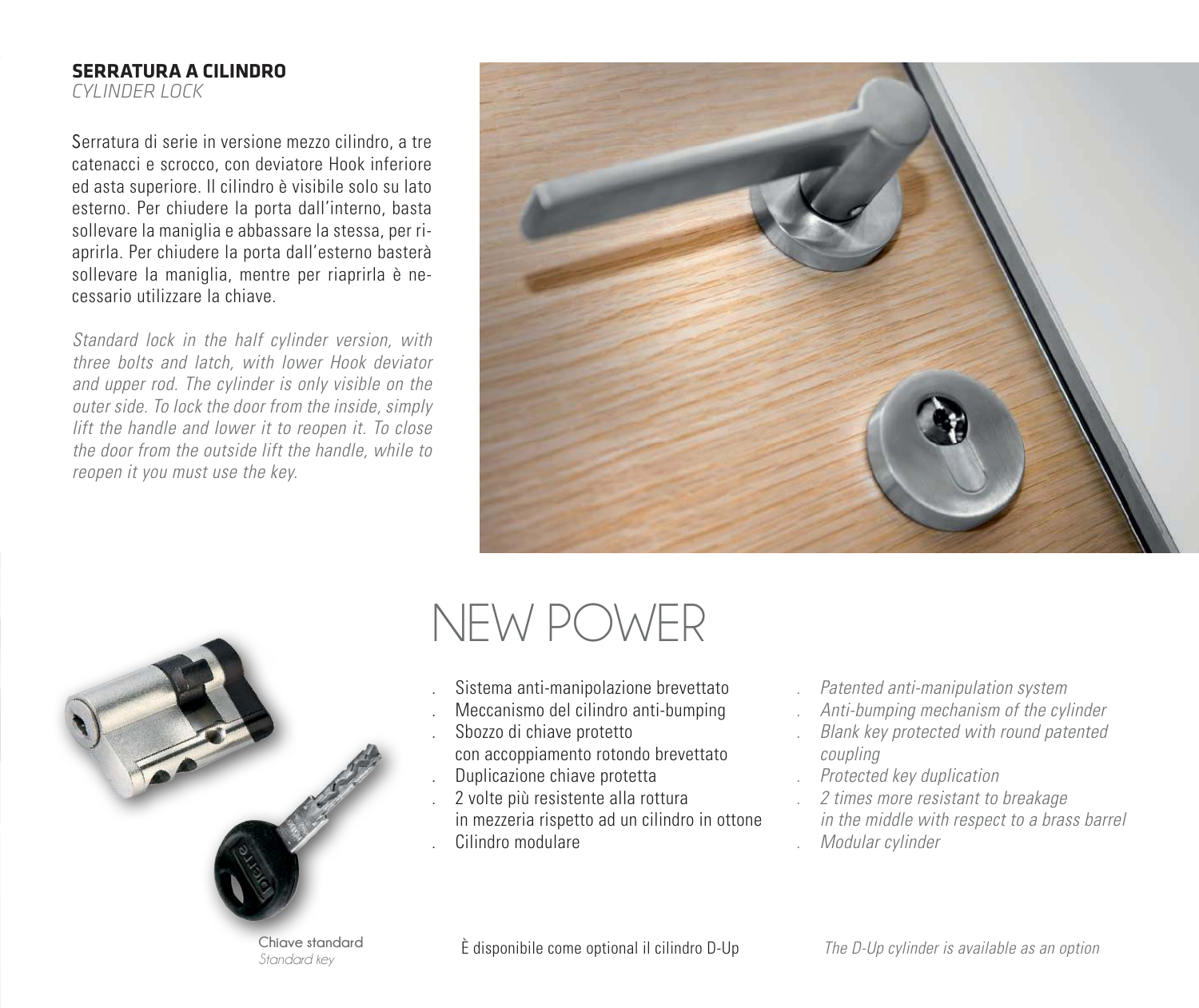

Silence rasomuro con rivestimento Savini 5 laccata RAL 7001 *Silence flush to the wall with Savini 5 panelling lacquered RAL 7001*

## **La SICUREZZA illumina i tuoi sogni**

*SECURITY brightens up your dreams*

Dierre raggiunge con Silence un nuovo, ambizioso obiettivo: la tutela della serenità, il bene più prezioso per ciascun individuo. Destinata in particolare alla camera da letto, poiché proprio di notte avvengono più spesso furti o tentativi di effrazione, Silence è una porta blindata per interni che unisce le prestazioni di una chiusura di sicurezza per esterni con lo stile e la discrezione di una porta per interni. Silence, perché ogni notte sia davvero una buona notte.

*With Silence Dierre reaches a new, ambitious goal: the protection of peace of mind, the most valuable asset for each individual. Designed in particular for the bedroom, because it is during the night that most burglary attempts take place, Silence is an internal security door that combines the per*formance of an external security door with the style and the *discretion of an interior door. Silence, for every night to be truly a good night.*